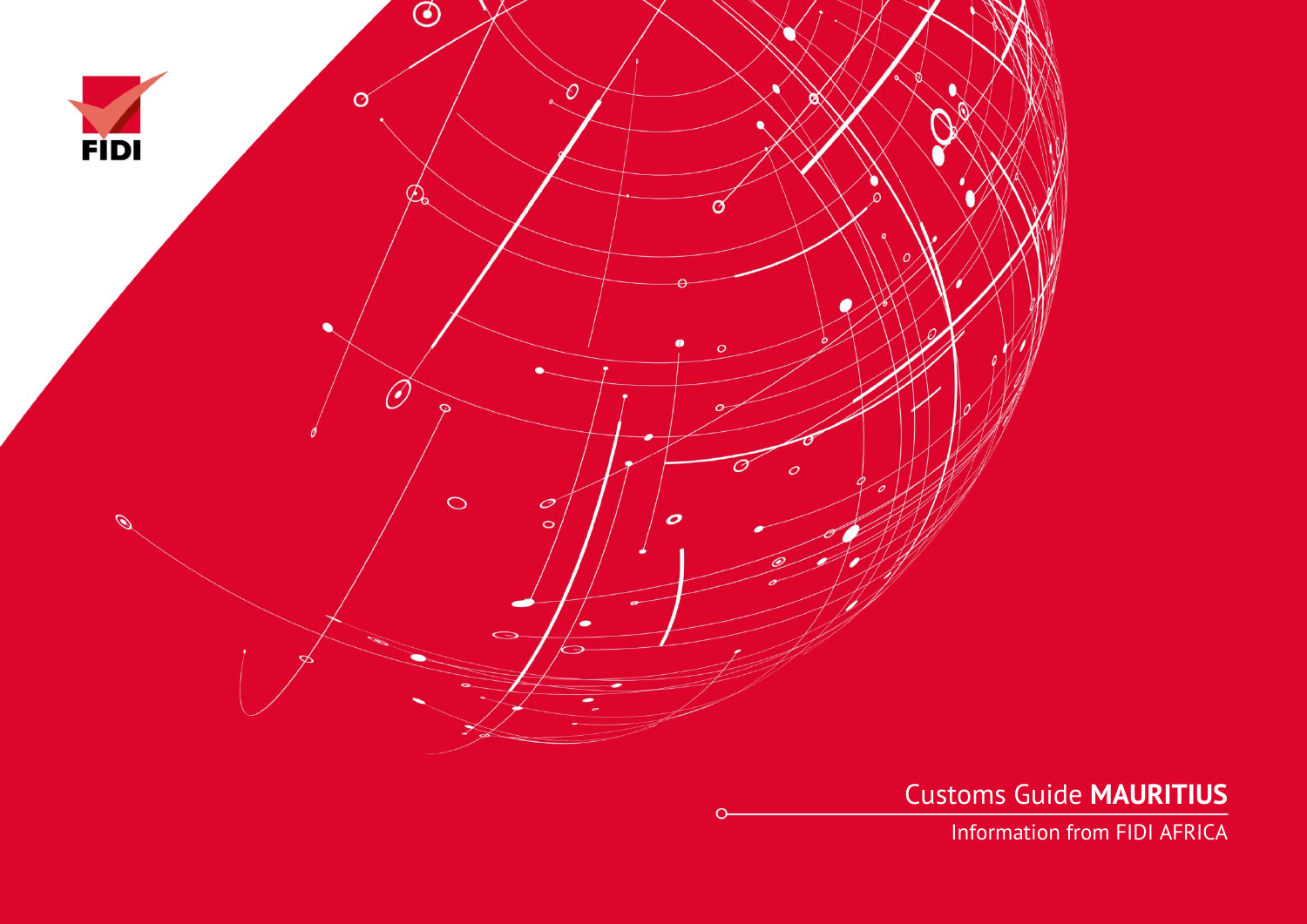## **Customs guide** MAURITIUS

## **The global quality standard for international moving.**

The FAIM label is your global assurance for a smooth, safe and comprehensive relocation process.

 $\mathcal{L}$ 





| <b>GOODS</b>                          | <b>DOCUMENTS REQUIRED</b>                                                                                                                                                                                                                                                                                                                                                                                                                                                                                                                     | <b>CUSTOMS PRESCRIPTIONS</b>                                                                                                                              | <b>REMARKS</b> |
|---------------------------------------|-----------------------------------------------------------------------------------------------------------------------------------------------------------------------------------------------------------------------------------------------------------------------------------------------------------------------------------------------------------------------------------------------------------------------------------------------------------------------------------------------------------------------------------------------|-----------------------------------------------------------------------------------------------------------------------------------------------------------|----------------|
| <b>Returning Citizens (Mauritian)</b> | Original Mauritian passport + copy of last<br>arrival date in Mauritius (a copy of the<br>passport should be sent to verify the B/L for<br>approval).<br>Packing list (dated and signed by the client).<br>Valued inventory list.<br>Customs declaration form, Exemption Form<br>and alcohol declaration form duly filled by<br>the client (to be signed at the customs).<br>Client information Request Sheet.<br>Client contact details and delivery address.                                                                                | Name on the Bill of Lading / Waybill must<br>be the same as on the passport.                                                                              |                |
| <b>Expatriate Customer</b>            | Original passport + copy of last arrival date<br>in Mauritius (a copy of the passport should<br>be sent to verify the B/L for approval).<br>Packing list (dated and signed by the client).<br>Valued inventory list.<br>Original Residence or occupation permit<br>(original A4 +cards are needed in Mauritius).<br>Customs declaration form, Exemption Form<br>and alcohol declaration form duly filled by<br>the client (to be signed at the customs).<br>Client information Request Sheet.<br>Client contact details and delivery address. | Name on the Bill of Lading/ Waybill must be<br>the same as on the passport.                                                                               |                |
| <b>Diplomatic Customer</b>            | Passport copy.<br>Packing list (dated and signed by the client).<br>Valued inventory list.<br>2 sets of exemption letter from the Ministry<br>of Foreign Affairs must be obtained by a                                                                                                                                                                                                                                                                                                                                                        | Local Embassy address and name of the<br>diplomat should be on the Bill of Lading /<br>Waybill (name of diplomat must be the same<br>as on the passport). |                |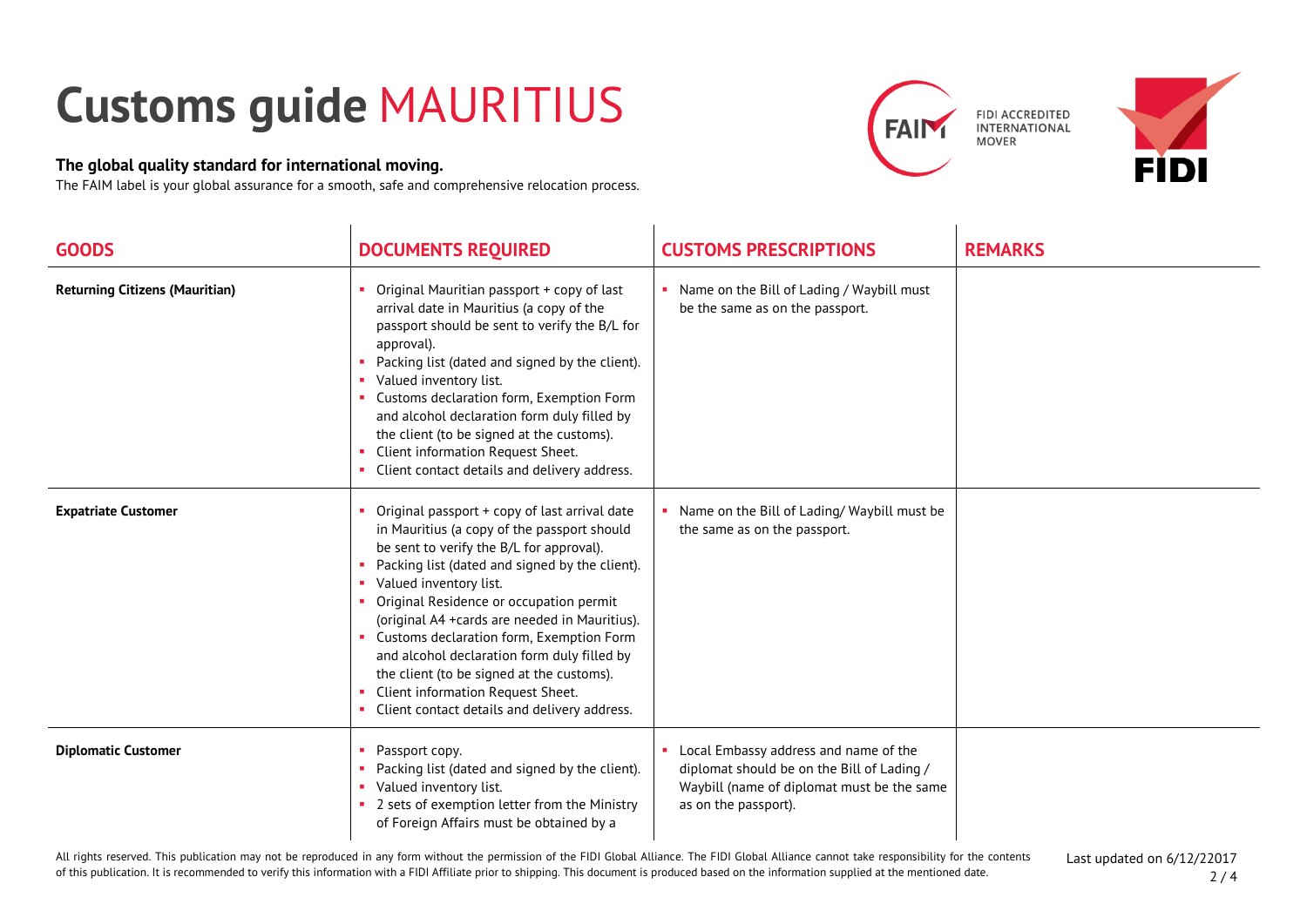| <b>GOODS</b>    | <b>DOCUMENTS REQUIRED</b>                           | <b>CUSTOMS PRESCRIPTIONS</b>                                                                                                                                                                                                                                                                                                                                                                                                                                                                                                                                                                                                                                                               | <b>REMARKS</b>                               |
|-----------------|-----------------------------------------------------|--------------------------------------------------------------------------------------------------------------------------------------------------------------------------------------------------------------------------------------------------------------------------------------------------------------------------------------------------------------------------------------------------------------------------------------------------------------------------------------------------------------------------------------------------------------------------------------------------------------------------------------------------------------------------------------------|----------------------------------------------|
|                 | local embassy.<br>Client information Request Sheet. |                                                                                                                                                                                                                                                                                                                                                                                                                                                                                                                                                                                                                                                                                            |                                              |
| Important notes |                                                     | Shipper must be imperatively present in<br>Mauritius at the time of customs clearance<br>except if he is a diplomatic client.<br>Original passport & original permits are<br>imperative for customs clearance.<br>Passport Memo to be obtained by the<br>shipper at the Passport and Immigration<br>Office of Port Louis before arrival of the<br>shipment (returning citizen Mauritian only).<br>If goods belonging to a family of shipper<br>(wife, husband and children) are loaded to a<br>shipment: original passports, residential<br>permits, wedding and birth certificates are<br>imperative for customs clearance.<br>Do not load on shipment: alcohol and<br>pharmacy products. | • Always obtain green lights before loading. |